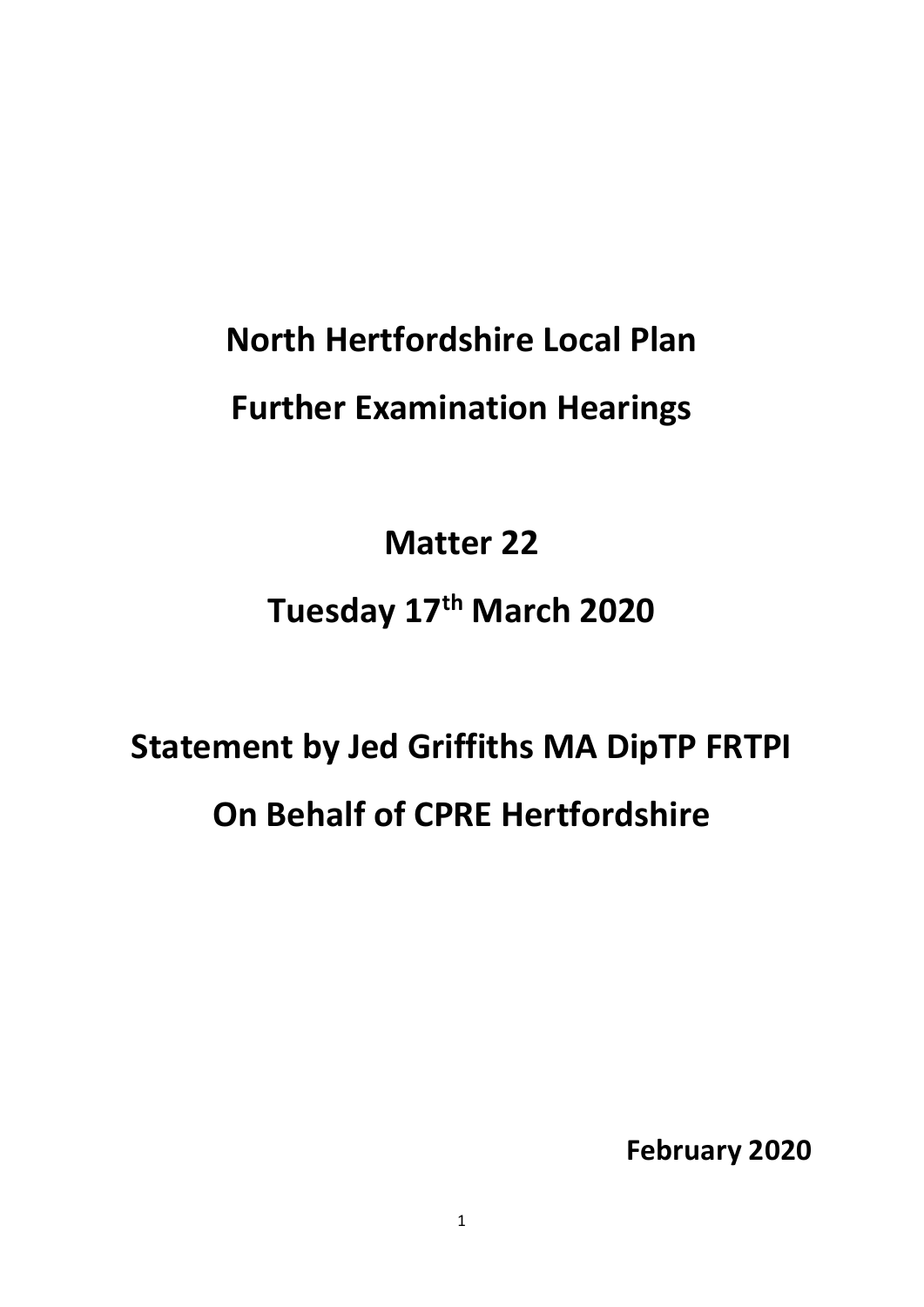#### **Introduction**

- 1. This statement has been prepared by Jed Griffiths MA DipTP FRTPI on behalf of the Campaign to Protect Rural England Hertfordshire (CPREH). It has been compiled in response to an invitation by the Examination Inspector to submit material on the on the matters to be considered at the further hearing sessions in March 2020. This statement addresses the issues and questions under Matter 22 - the five-year housing land supply.
- 2. Earlier representations about the supply of housing land have been made by CPREH. Where appropriate, cross-references will be made to previous documents and to representations made at hearing sessions. The purpose of this statement, however, is to focus on the issues and questions set out by the Inspector in the schedule published in January 2020.

#### **The Overall Supply of Land for Housing**

### **Q22.1 (a) is reducing the overall housing requirement, and undertaking an early review of the Local Plan, the most appropriate way forward? If not, why not!**

- 3. In the introduction to Matter 22, the Inspector refers to the latest note (document ED178) produced by the Council which updates the overall housing trajectory for the plan period and the five-year supply of land for housing. From its interpretation of the document, CPREH agrees with the Inspector's conclusions that the overall housing requirement as set out in policy SP8 cannot be met, and that the Council will not be able to demonstrate a five-year housing land supply when measured against draft policy IMR1. Paper ED178 also sets out the ways in which the Council believes these issues can be resolved.
- 4. The detailed CPREH response is explained below in the answers to the Inspector's questions. At the outset, however, one point is clear. The evidence of the 2016 based household projections, both for North Hertfordshire and the wider housing market area, and the need to take account of paragraph 14 of the NPPF 2012 in setting the housing requirement, fully justifies the setting of a lower requirement figure.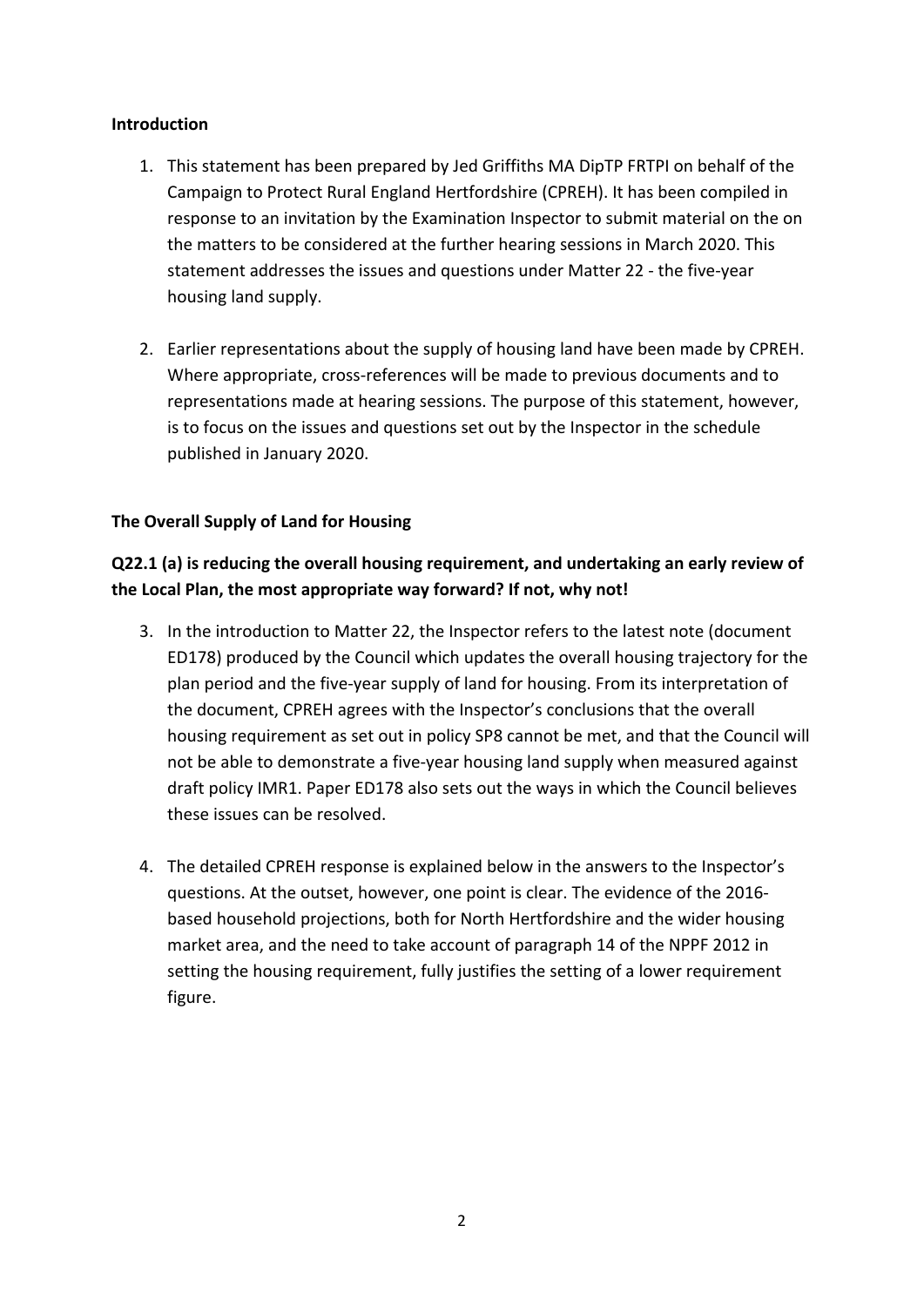- 5. In order to ensure that the overall housing requirement is justified and can be delivered, the Council proposes a new main modification to the Local Plan. This would reduce the requirement to 14,000 dwellings. As explained by the Council in paragraph 5 of its note, this would be coupled to a clear commitment to an early review of the Local Plan. CPREH supports this approach, particularly as it would reduce the impact on the Green Belt and the countryside. We do not, however, agree with the revised OAN figure of 14,000 dwellings. Our concerns about these issues have been expressed in previous statements to the examination on Matters 3 and 4.
- 6. The Council also states that its approach, including an early review, would provide a platform of relative stability in terms of the planning process. Further opportunities would then be explored "to boost housing supply and meet longer-term development requirements."
- 7. CPREH agrees that an early review would provide stability, but this should be considered against a period of uncertainty in terms of plan-making. There a number of matters which need to be addressed by the recently-elected government which may affect the context for planning policy at both the national and local level. These matters are as follows:
	- (a) The current Local Plan is being examined against the provisions of the 2012 National Planning Policy Framework (NPPF). A review would be examined in terms of the more recent NPPF (July 2019) or its successor;
	- (b) A new set of 2018-based population and household projections is expected from the Office for National Statistics (ONS) later in 2020. It is widely predicted that the new forecasts will be consistent with the previous 2016-based projections. They would therefore be much lower than the 2014-based assumptions that were used when the Local Plan was originally prepared and submitted.
	- (c) The 2021 population census will provide a more accurate set of statistics against which the Local Plan can be reviewed, probably in 2024.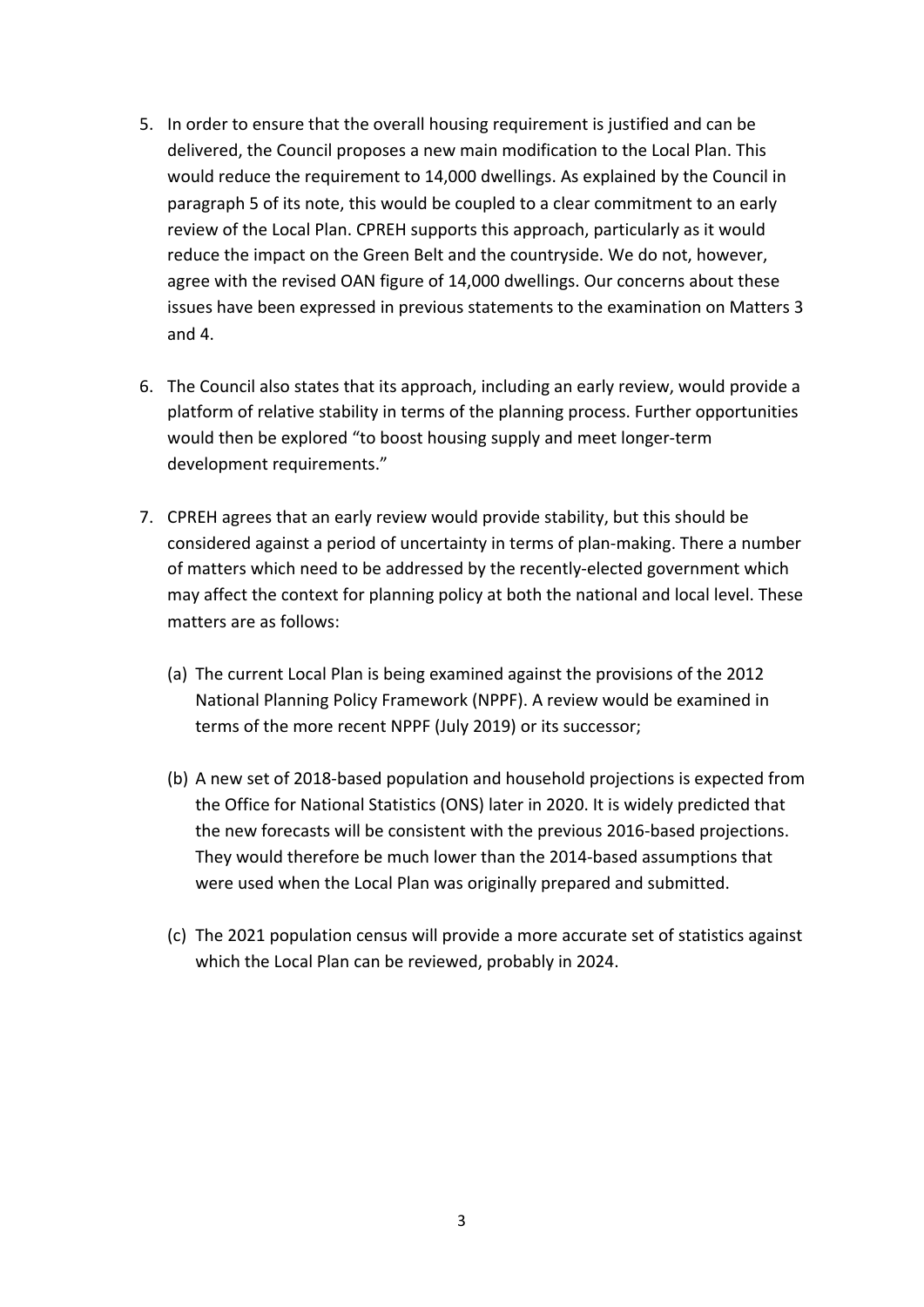- (d) It is anticipated that the government will review the standard method for the objective assessment of housing need (OAN). The "alternative" OAN, considered under Matter 21 and in the Council's paper ED171, is based on the North Hertfordshire element of the Stevenage Housing Market Area (HMA). The Local Plan also includes a housing allocation to contribute to the housing requirement for Luton Borough. As argued in the CPREH statement on Matter 24, future assessments should consider the wider strategic relationship between North Hertfordshire, Luton Borough, Central Bedfordshire, and Aylesbury Vale.
- (e) The government has re-stated its support for the Green Belt, yet it is also committed to a house-building target of 300,000 dwellings per annum by the mid-2020s. This dilemma has been exposed at innumerable Local Plan examinations, not only in Hertfordshire, but also in the wider South East of England. In future reviews of government policy, this must be resolved.

#### **Q22.1 (b) is the selection of additional land for housing from previously-identified sources the most appropriate way forward? If so, why?**

#### **Q22.1 (c) is the identification and selection of additional land for housing the most appropriate way forward? If so, why?**

8. These questions are linked together. In its paper ED178, the Council discusses these options at paragraphs 30 -38. Both are rejected, mainly because the selection of any additional sites would lead to the suspension of the examination and further periods of public consultation. Based on its experience of the Welwyn Hatfield Local Plan, CPREH strongly supports this conclusion.

# **Q22.1 (d) Are there any other possible options that would be more appropriate? If so, what are they and why would they be more appropriate than the path suggested by the Council?**

9. CPREH considers that there are no other possible options that would be more appropriate. In paragraphs 37 and 38 of ED171, the Council discusses and rejects the extension of the plan period. This can only be supported if there is a firm commitment to an early review.

#### **The five year housing land supply**

#### **Q22.2 (a) Are the Council's calculations correct/ accurate?**

10. It would appear that the Council's calculations in themselves are technically correct and accurate. Nevertheless, CPREH has difficulties with many of the conclusions, as set out below.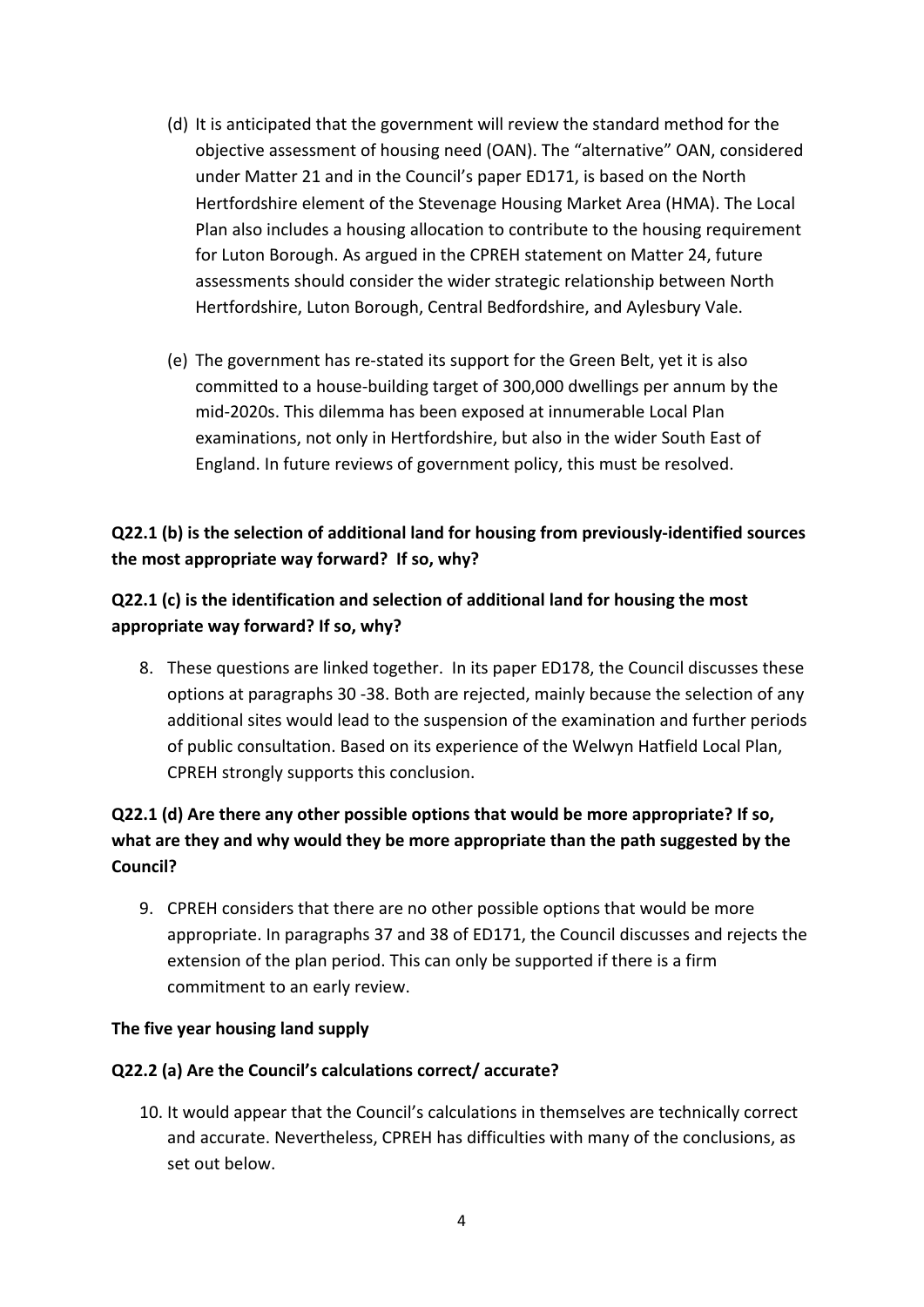**Q22.2 (b) All of the approaches used by the Council assume that the buffer required by paragraph 47 of the NPPF should be 20% - that is to say, that there has been a record of persistent under-supply of housing in the District. Has there been, such as the 20% buffer is the most appropriate?**

11. CPREH has commented on this issue in its previous representations to the Examination on Matter 3 and has stated that the Council has not demonstrated an acute or intense housing need. The 20% buffer is therefore not appropriate. We note that the Inspector has asked the Council to prepare a short paper addressing the issue in the above question. Until that paper is available CPREH is unable to comment fully on this question. Nevertheless, we would emphasise that the housing target should be dependent on the housing requirement figure, which clearly should be lower than in the submitted Local Plan. This figure should not be, and has not been, calculated under the provisions of the NPPF July 2018 and the "standard method" set out in the accompanying Planning Practice Guidance (PPG).

# **Q22.2 (c) Is the "three-stepped approach" proposed by the Council the most appropriate method for setting the five-year housing land requirement? If not, why not?**

### **Q22.2 (d) Is one of the other approaches to setting the five-year housing land requirement explored in the Council's note, or another approach entirely, more appropriate?**

- 12. The "three-stepped approach" proposed by the Council in paragraph 39 of ED178 is coupled to an early review of the Local Plan. This suggested approach (Appendix B, Scenario 6) is broadly endorsed by CPREH for the reasons set out above in answer to Question 22.1 (a). It would lead to the adoption of the Local Plan with none of the substantial delays experienced by other local planning authorities, as for example in Welwyn Hatfield.
- 13. As part of this revised approach, the Council should take a more robust approach to the review of urban capacity, particularly in the four main towns. In previous representations to the Examination, CRPEH has argued that there should be a much higher assumption for windfall developments based on the increasing scale of such developments since the Local Plan was prepared. The government has also relaxed controls on changes of use the redevelopment of land and buildings. Taken together, CPREH believe that there is considerably more scope for developments on previously-developed land. The question of higher densities on these types of sites should also be addressed.